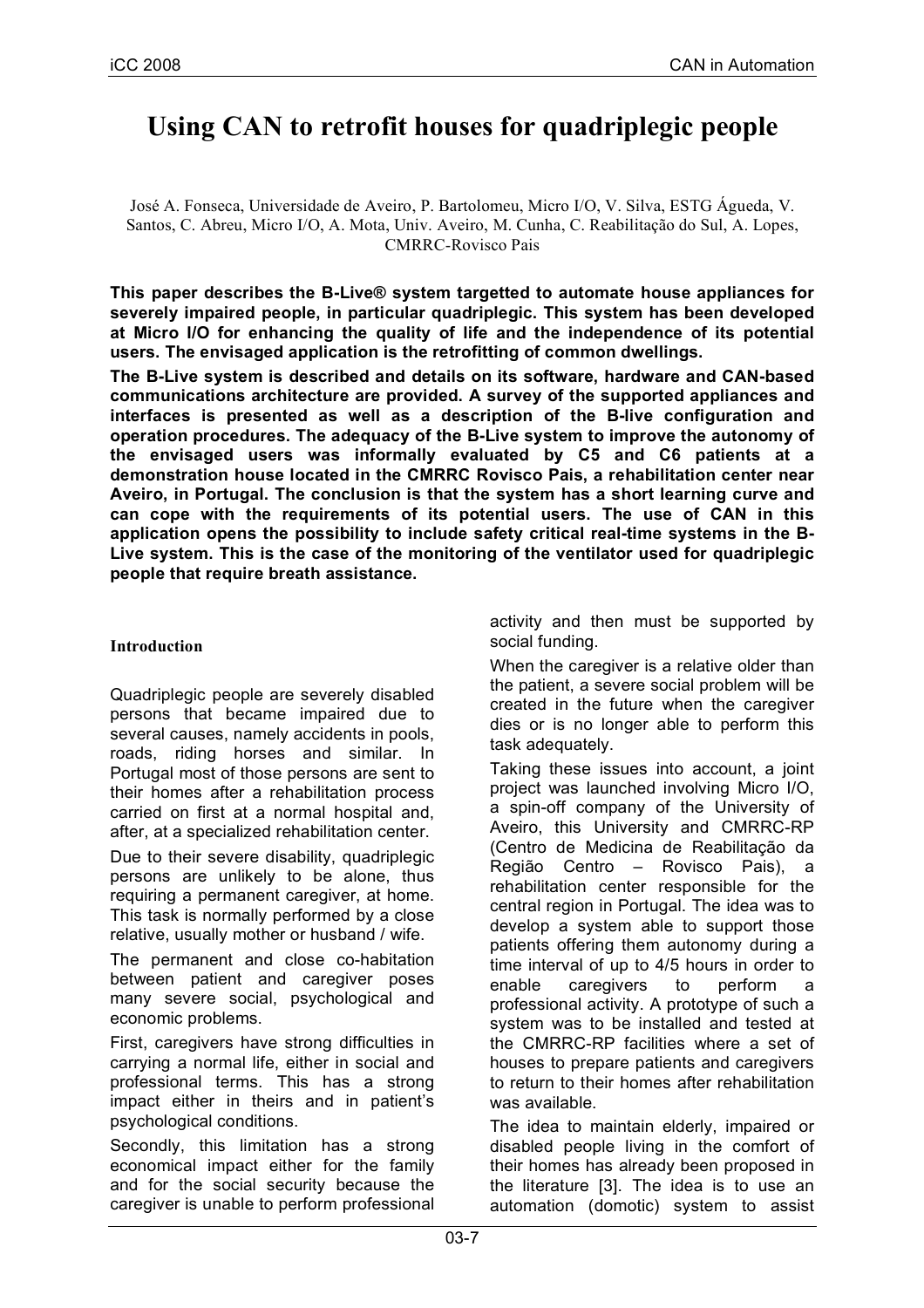those persons, helping them with their daily life tasks (open doors, close blinds, turn on/off lights, eat, etc.) and to monitor their health condition or life support systems (vital parameters, ventilators, etc.).

This paper presents the B-Live system putting some emphasis on the usage of CAN as its communication backbone. The choice of CAN comes from several factors including its ability to convey hard and soft real time traffic and the expertise available at the B-Live designers team.

The paper is organized in six additional sections. First, a short assessment of related systems is performed. After, a description of the B-Live operation is included. Then some architectural aspects of the system are presented. It is followed by a section where the CAN based protocols used in B-Live are described with some detail. Finally, in the last contents section, the assessment of the system with patients is briefly referred. A conclusions and work in progress section closes the paper.

# **Related systems**

Several types of domotic systems can be found, depending on the applications: new or retrofitted houses, large buildings. The former are mainly used for illumination and entertainment. They are often centralized, proprietary and require point-to-point connections with specific interfaces that can only be easily adapted to houses during their construction phase. One example is the Lutron system [4].

The second type features similar characteristics but provides support to retrofit houses, by using power-line, e.g. X10 [5] or RF communications, e.g. [6].

The third type addresses the environmental control of large buildings (illumination, temperature, etc.). These systems are complex, allowing thousands of sensors and actuators simultaneously. The prices per node can be high. Examples are standard technologies such as EIB [7] and LonWorks [8].

The field known as Smart Houses [9, 10] emerged from the research activity in home automation [11] and home networking areas. It became important, within building automation, due to its application in Assistive Technologies. The concept of Health Smart Home (HSH) [12] has been driven by the social-oriented application of Smart Houses in assisting elderly and disabled people [13].

An overview of the research chalenges in HSHs can be found in [1].

## **The B-Live System Operation**

The B-Live system was designed to retrofit common houses in order to be usable for severely impaired patients. This means that there are two kinds of users: the caregiver and the patient. The former wants to "command" the house as usually. The latter requires specific interfaces which must be adapted to its ability to manipulate devices. He/she requires also uncommon devices not needed by the caregiver and other people sharing the same dwelling.

The B-Live system keeps then the normal controls of the house, such as, e.g., switches, door openers, blinds commands. The system adds also at least an interface adequate for the impaired patient.

In order to command the house, a tetraplegic person has to rely in the abilities obtained during rehabilitation. In some cases patients are able to move the hands in a specific way and, although with difficulties, they are able to operate a mobile phone. In this case the B-Live system offers a menu in the mobile phone where the command can be selected by the user.

More severely impaired tetraplegic may just have small movements in the fingers. One of the solutions proposed in B-Live is a (almost) zero force push button installed in the wheelchair arm which triggers a voice menu transmitted by the sound system output of a solid state module. When hearing the wanted option, the patient can use the switch to select it.

For still more impaired persons that can just move the head, a mouth switch can be used to trigger the referred voice menu. Another solution is to use a mouth mouse [14] or a eye command such as the one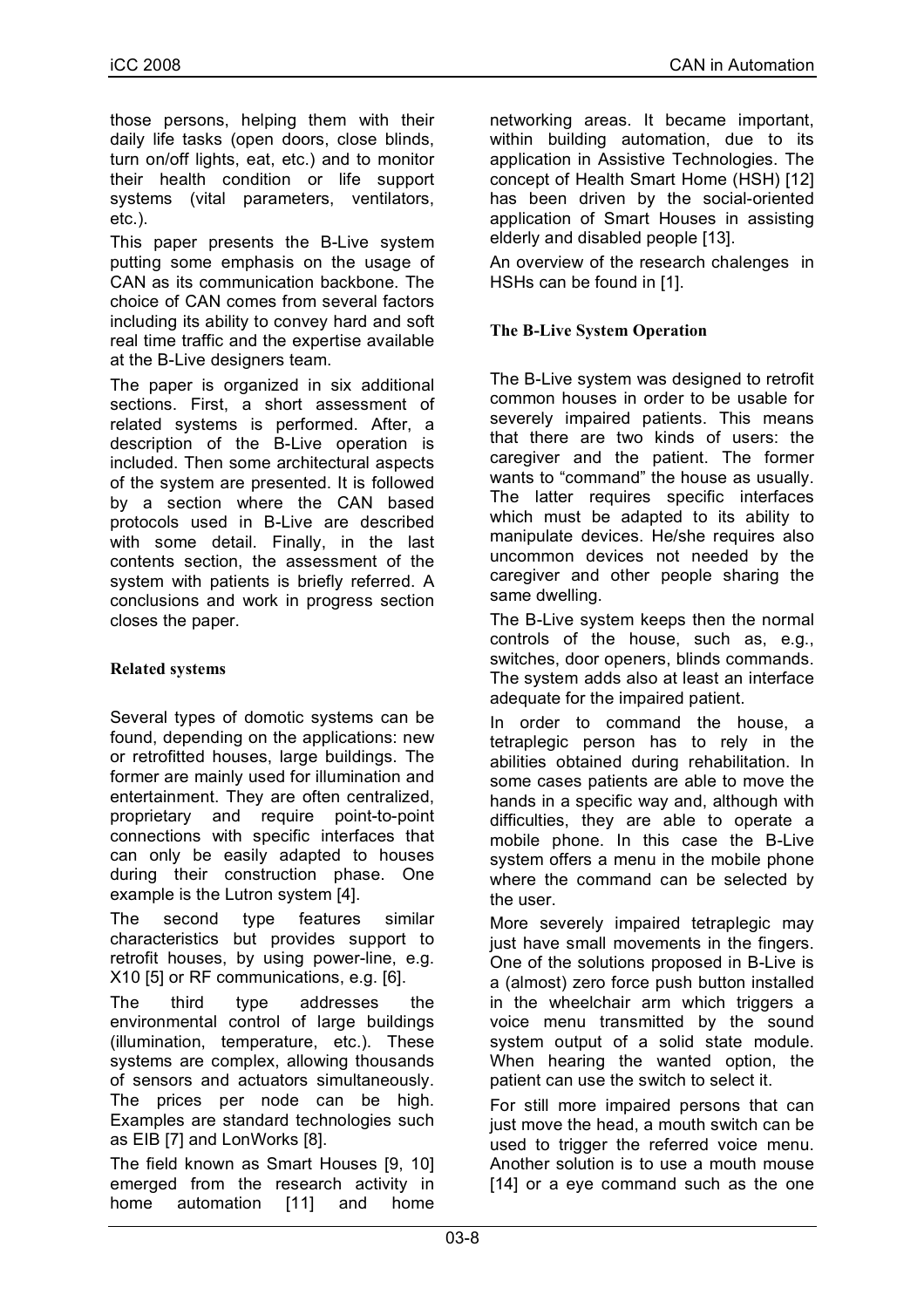named Magic Key [15] to command a menu displayed on a computer.

# **The B-Live System Architecture**

The B-Live system was developed as a modular home automation system that will enable conventional homes to become HSHs. The motivation for its development comes from two factors: the specificities of this type of home automation systems and the inclusion of health support systems.

Concerning the former, one should consider that the targets are conventional houses, adapted when users have an accident leading to a disability, e.g. quadriplegic people. Conventional house systems are different from building automation, showing a reduced number of appliances and no need for subdivision and/or hierarchies. Therefore, appliances can share a common vision of every event concerning the system operation. This enables the enhancement of configurations, giving the user the power to adapt the house to its own requirements.

The second factor adds more restrictive requirements to the automation systems in order to support the application in just one system. The inclusion of health support systems, e.g., life monitoring (ventilators, cardiac monitoring, etc.) makes the system safety critical. Also, the severe impairments of the potential users poses demanding restrictions to conventional systems. For example, a close door operation becomes much more critical. So, dependability and real-time issues must be seriously considered.



**Figure 1: B-Live system architecture**

The B-Live home automation system is modular. Each module can operate as an individual or together with the remaining modules. A CAN fieldbus connects all the modules, allowing the communication of information such as commands to operate

the modules or status messages. The use of adequate Human-Machine Interfaces (HMIs) enables severely disabled users to operate home appliances. Fig. 1 represents the architecture of the B-Live system.

New functions can be introduced in the system by integrating specific purpose modules. These modules, however, do not interfere with the performance of the previous system. This is the main advantage of a modular architecture, as the system may evolve without compromising older functionalities. Currently, the system operates on the following home appliances: illumination (lamps and blinds), access (front and inside doors), outlets, door communicator and food dispenser (under development).

The B-Live system comprises several communication interfaces (Fig. 2), allowing the integration of applications running in other systems or devices. The interfaces can provide an interaction between the system and the user. For example, the B-Live system may communicate with HMIs through proper gateways, personal computers or special devices such as the IntegraMouse [14] or wheel chair interfaces.



**Figure 2: Interaction with the B-Live sytem**

In what concerns communications, it should be noticed that the option for the CAN fieldbus arises from a set of properties and add-ons related with fault tolerant operation, real-time, cost and designer experience. In fact, the research team associated to the authors has done extensive studies of the use of CAN in real-time applications [16] and of adding fault-tolerance mechanisms [17]. More recently, extensive research has been carried on concerning the introduction of redundancy of CAN buses in safety critical real-time applications [18].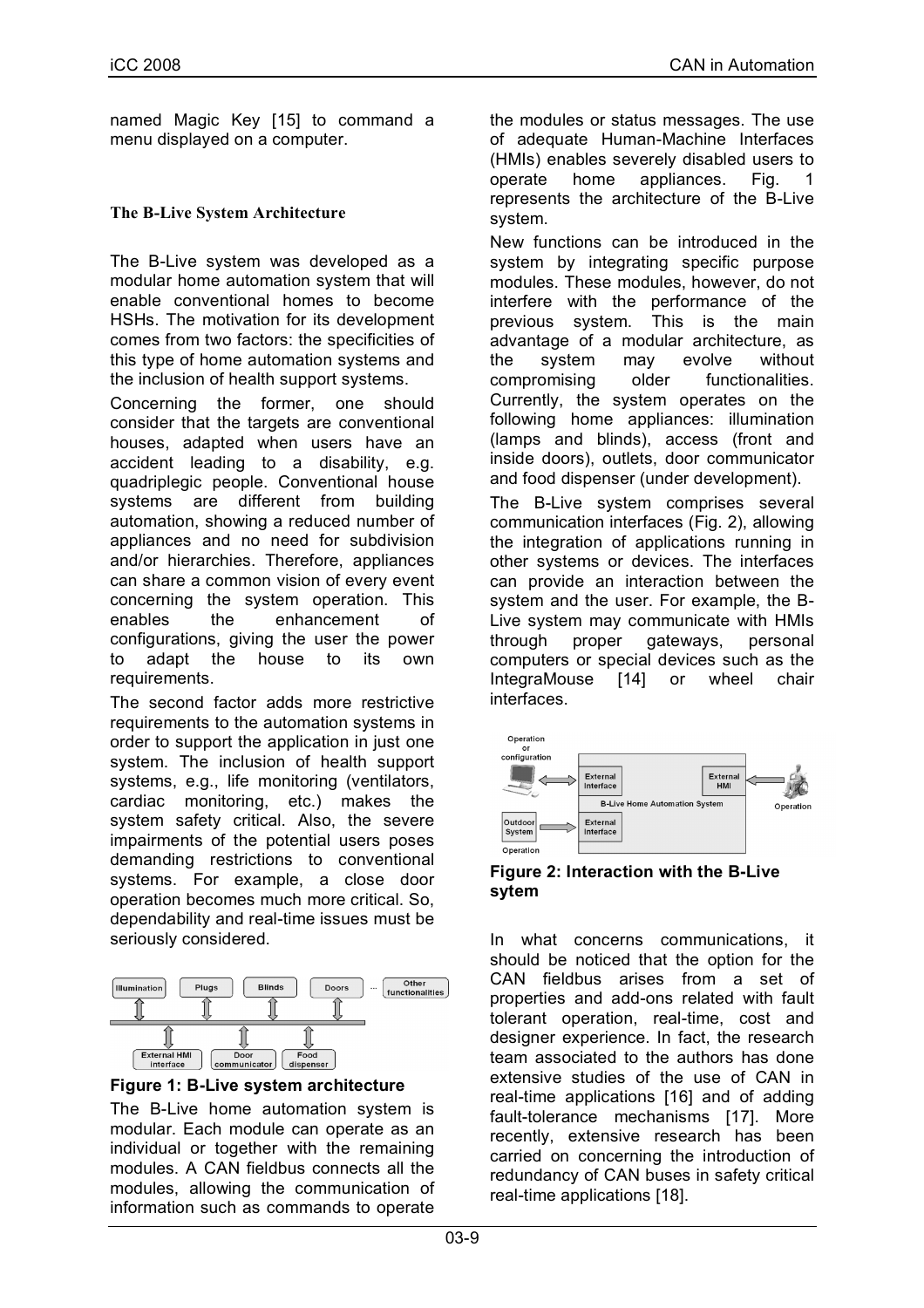In what concerns the hardware architecture, the B-Live system is composed by modules with different functions but showing a common platform. Each module has two digital inputs for manual actuators (e.g. switches) and four digital outputs to operate external devices. Additionally, a module can also send/receive commands through the fieldbus. The use of a unified architecture facilitates the development and integration of new modules. A B-Live module is divided in two blocks (Fig. 3): the control board and the daughterboard.



# **Figure 3: Hardware architecture of the B-Live modules**

The former is responsible for tasks such as receiving and processing information sent by other B-Live modules, actuating locally (through the daughterboard) or sending instructions to the network. This board is based on a Microchip PIC18F2580 microcontroller. The daughter board drives local devices and provides communication between them and the control board. A B-Live module can be customized to any particular function (light switch, light driver, food dispenser control, etc.) by using an appropriate daughter board.

A more detailed discussion of an earlier version of the B-Live system architecture can be found in [2].

# **Using CAN in the B-Live system**

As referred, the B-Live system uses CAN as the backbone for its internal communications. In order to enable the coexistence of hard real-time messages for life support systems and soft real-time messages as most of the ones used in the referred domotic applications, a solution based on a light version of the FTT-CAN protocol (not published yet) was adopted.

In this solution, the bus time is divided in windows with a fixed duration called Elementary Cycles (ECs). This window is divided into two other windows, one is dedicated for periodic traffic (synchronous window) and the other is reserved for the asynchronous traffic (asynchronous window).

Periodic, safety critical traffic in conveyed in the synchronous window, under the command of a special node, the Master, which transmits a trigger message at the beginning of each EC. This message contains the flags that instruct the nodes to transmit a message in a specific EC. The transmission of safety critical messages is out of the scope of this paper and will not be covered further.

The FTT-CAN protocol guarantees temporal isolation between the synchronous and asynchronous window, in order to protect safety critical messages from the interference of the others. This is done by encoding the length of the synchronous window in the trigger message and by adding special mechanisms at the node. Those mechanisms and the process to transmit a periodic message under the control of the master is performed by the FTT middleware which connects the application with the CAN device driver

In the B-Live system, nodes that only transmit soft real-time traffic, as the ones currently used in the appliances described above, have a reduced version of the FTT middleware which is just used to prevent the node to violate the synchronous window limits. Such nodes use then just the asynchronous window to convey their messages. Arbitration in this window is done using the CAN native MAC.

Another innovative aspect of this middleware relatively to the standard FTT-CAN is the mechanism to operate without an FTT Master. The middleware is programmed to wait a specific time for a trigger message. If this message doesn't occur, then the synchronous window protection is disabled and communication is done as if normal CAN was in operation. Concerning the non safety critical communications of the B-Live system, a Publisher-Subscriber cooperation model (named BPSP – B-Live Publisher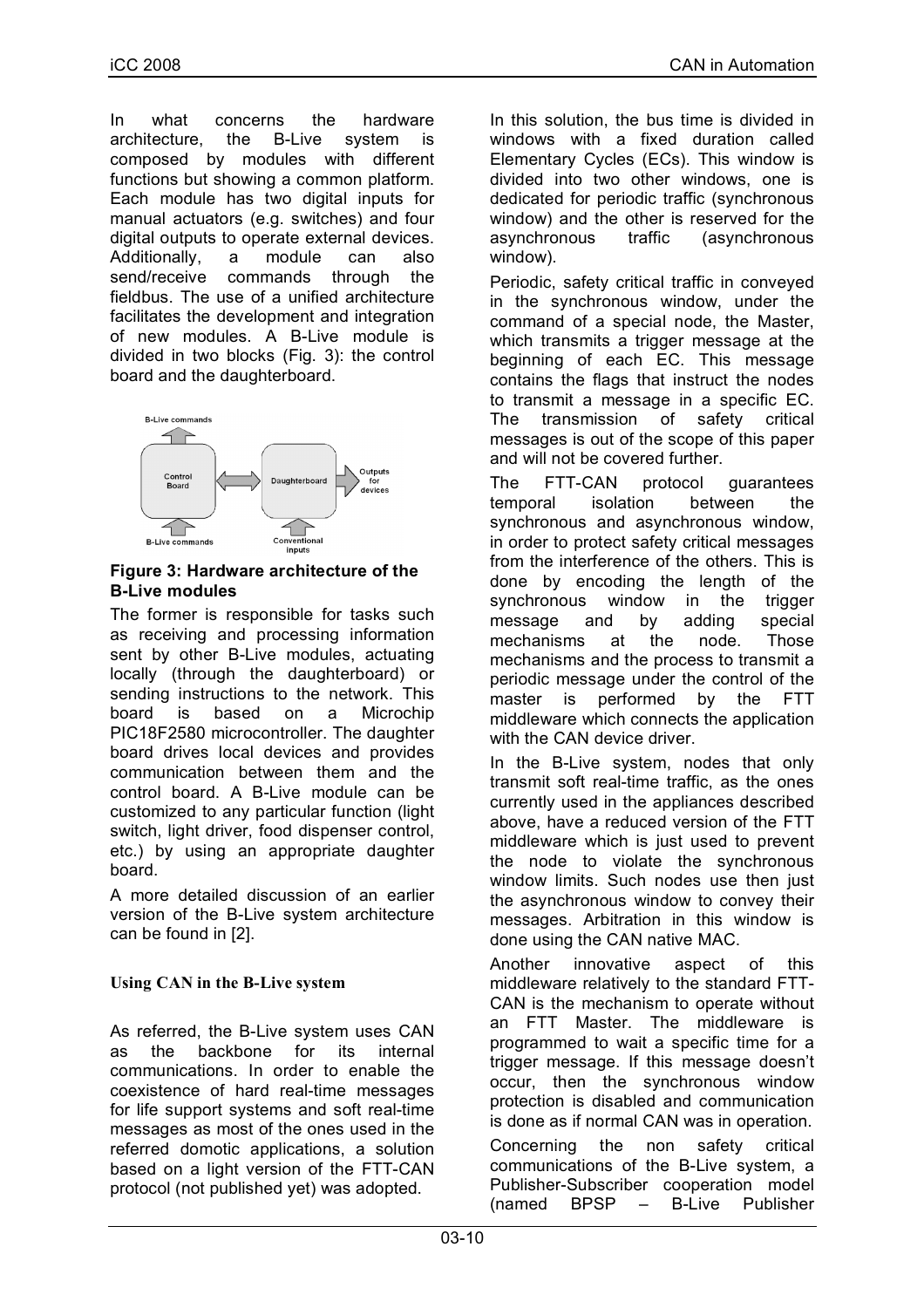Subscriber Protocol) was adopted to rule the operation of two device types: the Actuator (ACT, which includes switches, interfaces, commands, configurators, etc.) and the Actuated devices (DIAC which includes lights, doors, blinds, etc.).

The ACTs publish autonomously their associated events, for example, a state change, or their own state, after a request from an associated device. The DIACs publish their own state after a request from an associated device or change their state after an associated ACT has published a state change. Both ACTs and DIACs modify their configuration state after detecting an event from a special ACT, the CONF (Configurator).

BPSP defines also two special operations: configuration and binding. The configuration process is device-oriented or, in other words, operates over a single device at a time. This procedure associates a unique (system) identifier to the input (ACT device) or output (DIAC device) interface of a B-Live module.

All standard devices (ACTs and DIACs) are, by definition, subscribers of configurator devices. This means that, after having an identifier, they listen the bus in order to look for configuration messages from configurators.

The configurator device has the ability to publish configuration commands and can be implemented using a PC, a hand-held device, a mobile phone, an Internet device, etc. Because several configurators may coexist in the system, each one is uniquely identified.

The configuration procedure also involves the binding of devices where ACTs are virtually linked to DIAC or ACT devices. Moreover, all standard devices keep a list of the operation associated ACTs.

Devices communicate using the Publisher-Subscriber model, where ACTs and CONFs publish information subscribed by DIACs or others ACTs. Therefore, when a DIAC detects an event associated with one registered publisher, it operates accordingly, e.g., changing its own state.

As an example consider the living room light. This appliance has an associated DIAC. This DIAC can have in its ACT list, a normal switch (by means of its ACT), a

voice command device, a computer device, a remote control interface. Whenever the living room DIAC detects a message from any one of its associated ACTs it will react accordingly, e.g., switching on of off. An indication of status can also be obtained by issuing an adequate command message. This is useful, for example, to detect remotely if the lights are on or off. During the configuration procedure, the living room DIAC can be identified with a long name such as *living\_room\_light*, thus facilitating a lot the identification of the device.

#### **Assessment of the B-Live System**

A B-Live demonstrator was installed at the referred (CMRRC-RP) center in one of the houses for training patients (Fig. 4) before being discharged from the center. The demonstrator allows disabled users to operate appliances such as turn on/off the room, kitchen, WC, living room and corridor lights, open/close room blinds, front door and WC door, and turn on/off devices plugged in adapted mains power plugs.



#### **Figure 4: A rehabilitation house at the CMRRC-RP**

The B-LIVE system is almost a commercial product but it is still under development. As such, only informal evaluations have been carried out to assess the adequacy of the system to the requirements of its envisaged users. In this sense, CMRRC-RP patients evaluated the B-LIVE system in three occasions: August 2006, February 2007 and January 2008. In the first, three C5 quadriplegic users were able to operate all the B-LIVE functionalities installed in the house. In the second evaluation, a C6 paraplegic user lived in the house for a period of 48h. All users were able to successfully operate the B-LIVEπ system without having any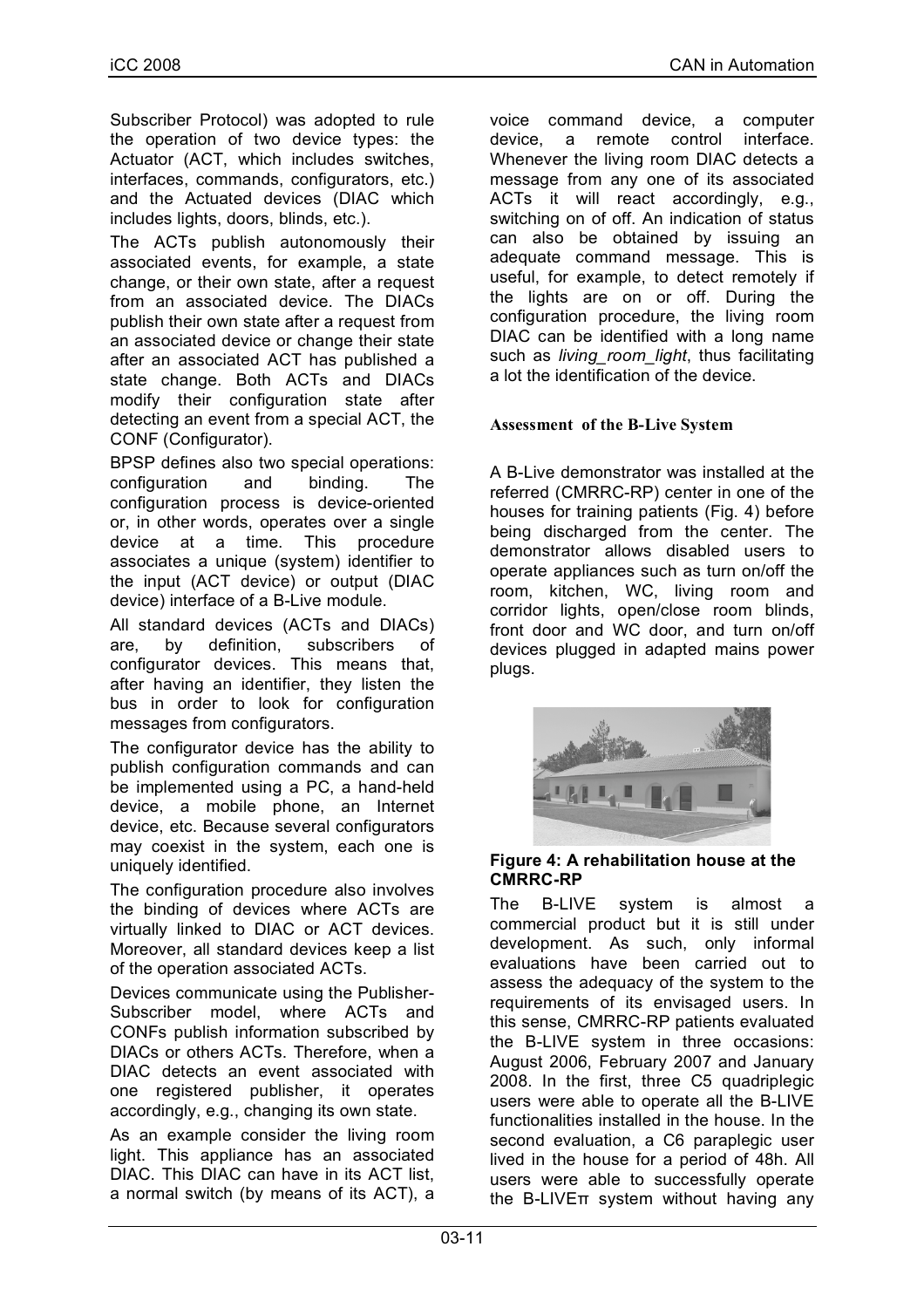earlier training on the user interfaces. The last trial was used to validate the current version of the system in order to start its offer as an assistive product.

# **Conclusions and Work in Progress**

This paper addressed the use of CAN based systems to retrofit houses for quadriplegic people. A commercial system based on this fieldbus, named B-Live, is under final assessment. This system profits from the CAN characteristics to support soft real-time traffic used in commanding the house and hard real-time traffic transmitted by life-support systems. A B-Live demonstrator was installed at the rehabilitation center close to Aveiro.

Work in progress includes the full assessment of the proposed simplified FTT middleware used in the domotic nodes, and the integration of traffic from several life support systems. In the B-Live system some functionalities are still being developed, such as a food dispenser.

The B-Live system has been awarded with the Portuguese National Prize for Rehabilitation Engineering in 2007 (Called Jaime Filipe Prize).

José A. Fonseca Universidade de Aveiro Departamento de Engenharia Electrónica, Telecomunicações e Informática 3810-193 Aveiro - PORTUGAL Phone: +351.234.370200 Fax: +351.234.378157 E-mail: jaf@ua.pt Website: http://www.ua.pt

## Paulo Bartolomeu

Micro I/O Sistemas de Electrónica, Lda Zona Industrial de Taboeira, Lote 31 D 3800-055 AVEIRO - PORTUGAL Phone: + 351 234 305 430 Fax: + 351 234 305 437 E-mail: bartolomeu@microio.pt Website: http://www.microio.pt/

#### Valter Silva

Escola Superior de Tecnologia e Gestão de Águeda Rua Comandante Pinho e Freitas, nº 28 3750 – 127 Águeda Phone: +351 234 611 500 Fax: +351 234 611 540 E-mail: vfs@ua.pt Website: http://www.estga.ua.pt/

## Vasco Santos

Micro I/O Sistemas de Electrónica, Lda Zona Industrial de Taboeira, Lote 31 D 3800-055 AVEIRO - PORTUGAL Phone: + 351 234 305 430 Fax: + 351 234 305 437 E-mail: vsantos@microio.pt Website: http://www.microio.pt/

## Carlos Abreu

Micro I/O Sistemas de Electrónica, Lda Zona Industrial de Taboeira, Lote 31 D 3800-055 AVEIRO - PORTUGAL Phone: + 351 234 305 430 Fax: + 351 234 305 437 E-mail: cabreu@microio.pt Website: http://www.microio.pt/

## Margarida Cunha

Centro de Medicina Física e Reabilitação do Sul Sítio das Almargens 8150–022 S. Brás Alportel - PORTUGAL E-mail: msizenando@gmail.com

## Arminda Lopes

Centro de Medicina de Reabilitação da Região Centro – Rovisco Pais Quinta da Fonte Quente 3060-998 Tocha - PORTUGAL Phone: + 351 231 440 900 Fax: + 351 231 442 209 E-mail: l.arminda@gmail.com